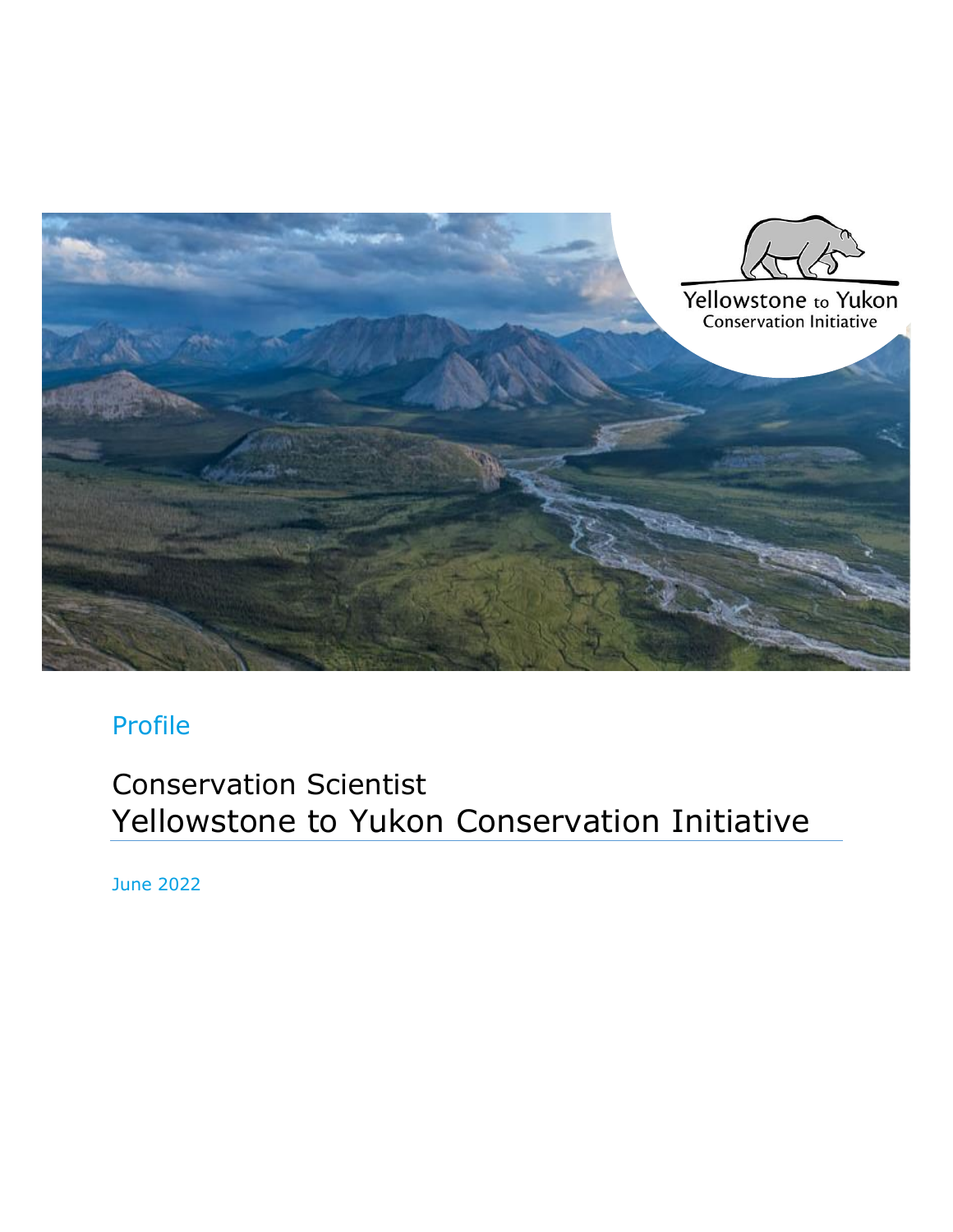### Organizational Profile

The Yellowstone to Yukon Conservation Initiative (Y2Y) is a joint Canada-U.S. not-for-profit organization with a mission to connect and protect wildlife habitat from Yellowstone to Yukon so people and nature can thrive. We are the only organization dedicated to securing the long-term ecological health of this entire region. We take a scientific and collaborative approach to conservation and highlight and focus on local issues that affect the region. Since 1993, Y2Y has worked with >460 partners to stitch together this landscape, including scientists, conservation groups, landowners, businesses, government agencies as well as Indigenous Peoples (First Nations, Métis, Inuit, and Native American).

Y2Y performs a unique role within conservation in the Yellowstone to Yukon region. We act as both connector and catalyst for our diverse range of partners. We strengthen local conservation efforts by bringing a landscape-scale vision as well as offering broader scientific input and other resources, thus ensuring that local actions effectively serve both community priorities and the Y2Y region. The conservation impact of Y2Y and many of our partners, relies on making and effectively conveying decisions based in strong social and biological science as well as traditional and local knowledge (where appropriate to incorporate such knowledge). This dedicated science position at Y2Y is essential for ensuring that conservation work in the region continues to be guided by the best available information.

For more information, please visit [www.y2y.net.](http://www.y2y.net/)

#### Position Description

Y2Y is seeking an experienced professional to be our next **Conservation Scientist**. This individual should have a passion for communicating science, collaborations, and ensuring the practical application of science to serve conservation.

The purpose of this position is to work within Y2Y and with external entities to ensure that multidisciplinary science and knowledge are guiding where we do our work; informing how to solve vexing conservation challenges; and monitoring our progress. Most of the work this position will engage in will be at the Y2Y region level. On occasion, work may support targeted national or global connectivity policies we are seeking to impact. Work may also occasionally focus on a site-level project if there is the opportunity to incorporate the model across the Yellowstone to Yukon region.

This person should enjoy creating and supporting diverse collaboratives and be able to design scientific research that is integrated to ensure there are clear pathways and users to advance conservation. Understanding how to work within an ethical space framework is also important. This person should delight in communicating science in a variety of ways from small groups, to talks and interviews, and through writing; and have demonstrated communication skills to communicate to both science and nonscience audiences.

We prefer the position be based at or within driving distance of the main office in Canmore. This individual will report to the Program Director and will assume oversight of Integrated Science and Conservation projects and team. This includes managing the budget, overseeing, and engaging in fundraising, and promoting a transparent and inclusive work culture. In addition, they will monitor scientific research led by place-based conservation project staff and provide advice and input.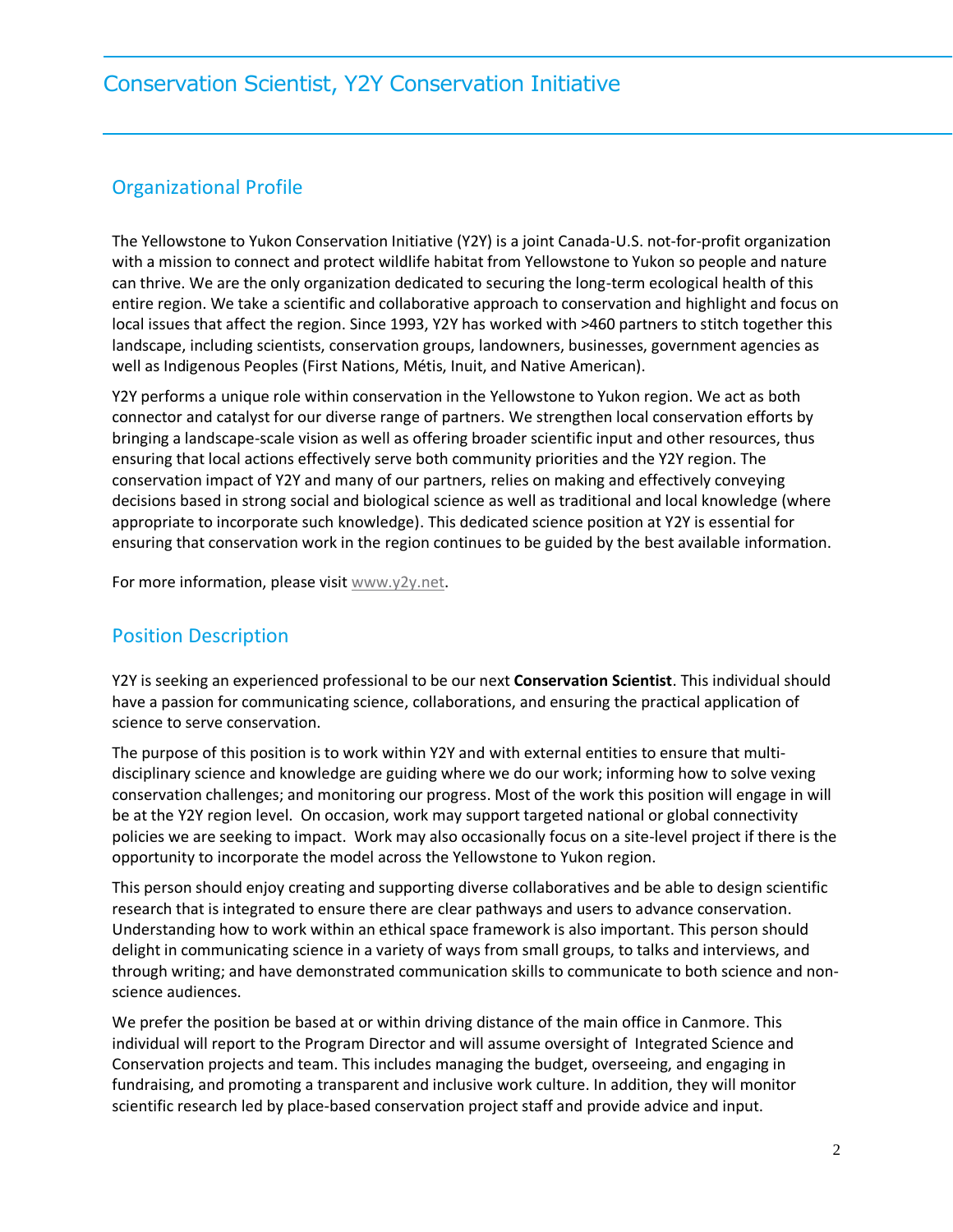#### Responsibilities

Advance scientific research and syntheses that align with the organizational mission and current strategic plan, and that guide where we do our work; inform how to solve vexing conservation challenges; and/or help us monitoring our progress. To do this will require:

- With Y2Y leadership, define priority science needs and the pathway for how the science will support conservation action.
- Lead or support collaborative initiatives (biological and social science, Indigenous and/or local knowledge) on key issues, sometimes playing a convening role.
- Develop and maintain positive connections with external scientists and institutions and encourage research in areas that that would most help advance conservation.
- Commission experts to advance syntheses or particular science and to communicate that science to support our priorities.
- Oversee Y2Y science team from staff to postdocs to interns and contractors and monitor placebased project conservation staff work on project-level science efforts.
- Work with Y2Y conservation staff to integrate key science needed to guide and communicate their work.
- Participate in external committees and advisory positions where it will assist core Y2Y work.
- Oversee and lead fundraising proposals and reports to support this priority work.
- Communicate science to key rightsholders (federal and regional governments and Indigenous governments) and stakeholders to support advances to our conservation priorities and/or promote Y2Y as a legitimate model.
- Represent Y2Y in earned media (e.g., newspaper and radio), online (e.g., social media and blogs) and through giving talks to a variety of audiences (e.g., scientists, funders, partners, etc.).

#### Candidate Profile

- Unabashed advocate for nature and commitment to the Y2Y vision;
- Advanced degree in related science that is pertinent to Y2Y vision;
- Demonstrated ability to distil complex science and knowledge, and use it to guide conservation action;
- Proven track-record of assembling, leading and engaging in collaborative work with diverse individuals;
- Strong capacity to translate science for non-scientists orally and in writing;
- Driven by the desire to use science and to support conservation action rather than doing primary research);
- Established ability to navigate difference and promote diversity, equity and inclusion;
- Ability to work in a fast-paced, dynamic environment, adjusting to changing program priorities and responding to opportunities;
- Strength in working both independently and as a member of a team;
- Experience in raising funds and communicating with donors/funders and experience managing budgets with multiple sources;
- Ability and interest to travel with some regularity;
- Understanding of spatial science, interdisciplinary science, and climate science desirable;
- Helpful to have an understanding of Y2Y region and players.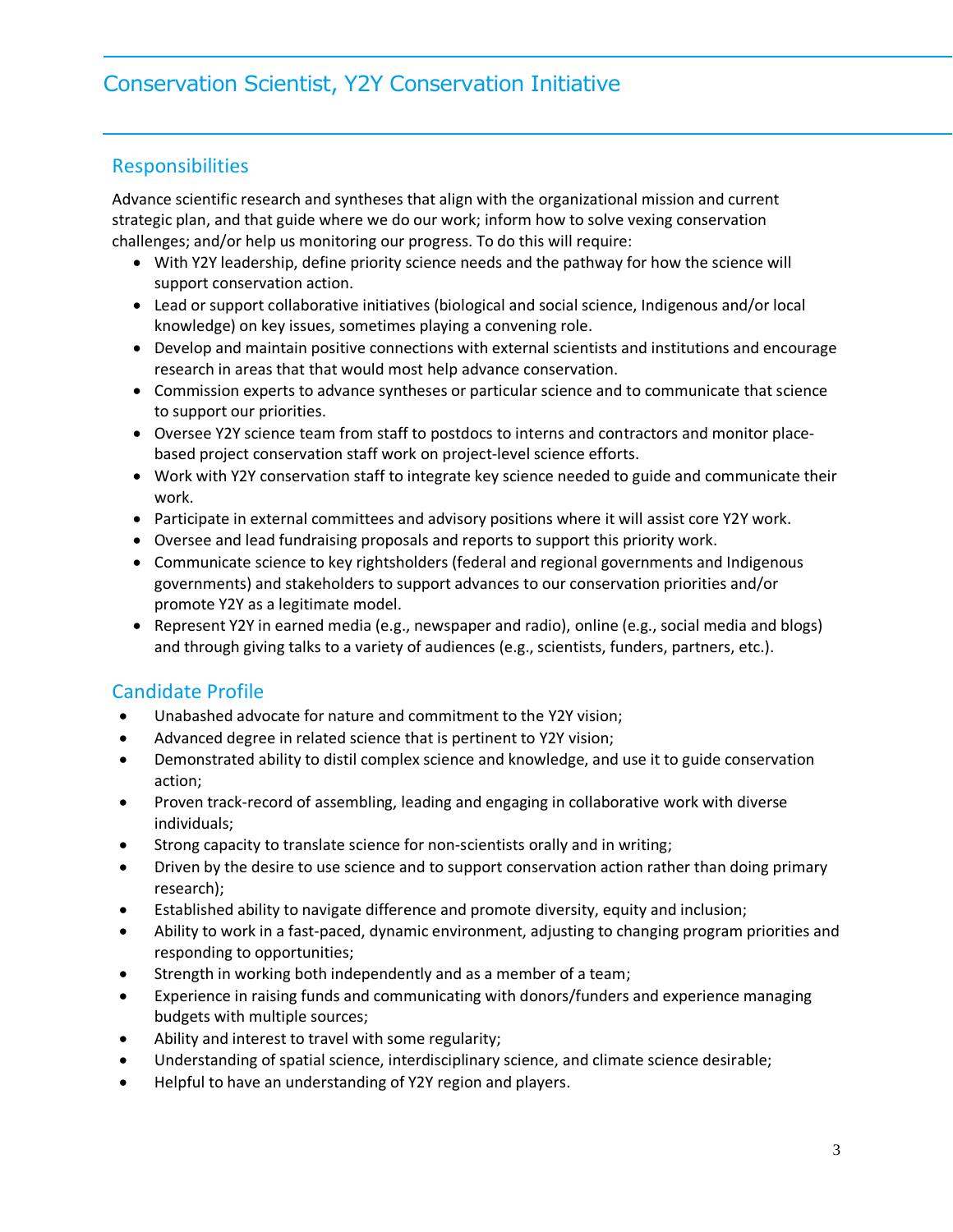# Conservation Scientist, Y2Y Conservation Initiative

#### Terms of Employment:

- This is a Canmore-based position.
- Salary is commensurate with experience, ranging from \$80,000-95,000 and includes Y2Y's excellent set of benefits.

#### About Canmore



The Town of Canmore is located in the Alberta Rockies, 106 Kilometers west of Calgary. Called Chuwapchipchiyan Kudi Bi in the Stoney Nakoda language, Canmore is located on Treaty 7 territory in the homelands of the Îyârhe Nakoda (Stoney Nakoda) Nations of Bearspaw, Chiniki, and Wesley; the Tsuut'ina First Nation; and the Niitsitapi (Blackfoot Confederacy) Nations of Siksika, Piikani, and Kainai. These lands are also within Region 3 of the Metis Nation of Alberta, and overlap with the homelands of Ktunaxa and Secwepemc people from the west.

Canmore known for many beautiful things - it's rugged summits, cross-country ski and mountain bike trails and turquoise blue lakes to name a few. The Bow River flows through Canmore, connecting the people in the community to the local wildlife corridors and trails. Canmore is home to the World Class Canmore Nordic Center, five major ski resorts, six beautiful golf courses, endless options for hiking and is minutes away from Banff National Park, Kananaskis Country and Bow Valley Provincial Parks. With a population of roughly 14,000, Canmore is the perfect place to find the balance between peaceful relaxation and exciting adventure throughout all four seasons.

More information can be found at [www.canmore.ca](http://www.canmore.ca/)